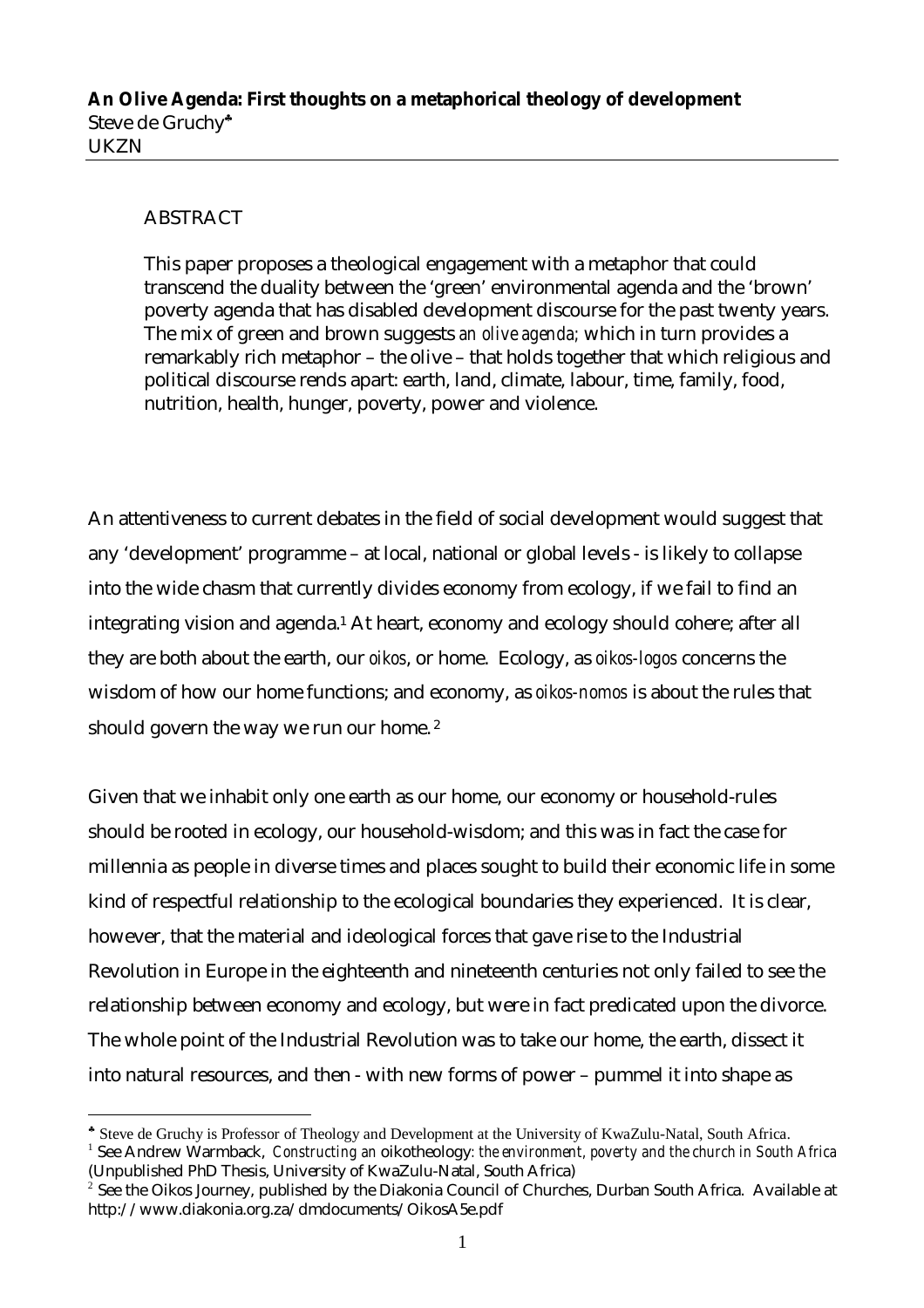commodities to serve the market for such goods. We should not be surprised then, that this divide is coterminous with the intellectual split between nature and history, and the emergence of the natural sciences and 'economics' as a discrete discipline; together with the colonial conquest of the whole earth by the industrialised nations as they searched for more nature to conquer and wider markets to supply.

The Industrial Revolution has given birth to our modern global economy. We are its heirs whether we like it or not, and it has enriched our lives in many ways. From the internal combustion engines that offer us mobility, to the cell phones that keep us in contact with home; from the computer upon which I have written this essay to the insulin that my daughter injects daily via a digital pump; from the fridge which keeps our food fresh, to the micro-wave oven that warms it up for us – our lives are inconceivable without the assumptions, mechanisms and achievements of the modern economy. Owing to its size and reach, Larry Rasmussen has quite properly named it the *Big* economy.<sup>3</sup> But for all its contribution to modern life, Rasmussen notes the convincing data that indicates that there is a major problem with this economy: its logic works against the *Great* economy, a term he borrows from Wendell Berry<sup>4</sup> . This latter economy is the *oikos-nomos* that sustains the earth, and has done so for thousands upon thousands of years. Both Berry and Rasmussen thus point out the absolute necessity for our daily economic life to function in harmony with the Great Economy. Rasmussen writes:

Economic production and consumption, as well as human reproduction, are unsustainable when they no longer fall within the borders of nature's regeneration. So the Bottom Line below the Bottom Line is that if we don't recognize that the laws of economics and the laws of ecology are finally the same laws, we are in deep doodoo. Eco/nomics is the only way possible.<sup>5</sup>

With an ear attentive to the issues, it would seem evident that this lesson has yet to be widely learnt and taken to heart in debates about social development, in the church and in wider circles, specifically in South Africa but also beyond our borders. What seems to be

 $\overline{a}$ 

<sup>3</sup> See the chapter, "The Big Economy and the Great Economy" in Larry Rasmussen, *Earth Community, Earth Ethics* (Maryknoll: Orbis, 1996) 111 – 126.

<sup>4</sup> See Wendell Berry's essay "Two Economies" first published in *Home Economics* (San Francisco: North Point Press, 1987) 54 – 75. The reference here is to the reprint in *The Art of the Commonplace: The Agrarian Essays of Wendell Berry* (Washington DC: Shoemaker and Hoard, 2002) 219 – 235.

<sup>&</sup>lt;sup>5</sup> Rasmussen, "The Big Economy", 112. The use of the term Bottom Line is borrowed from Thomas Berry, and the neologism *eco/nomics* from William Ashworth.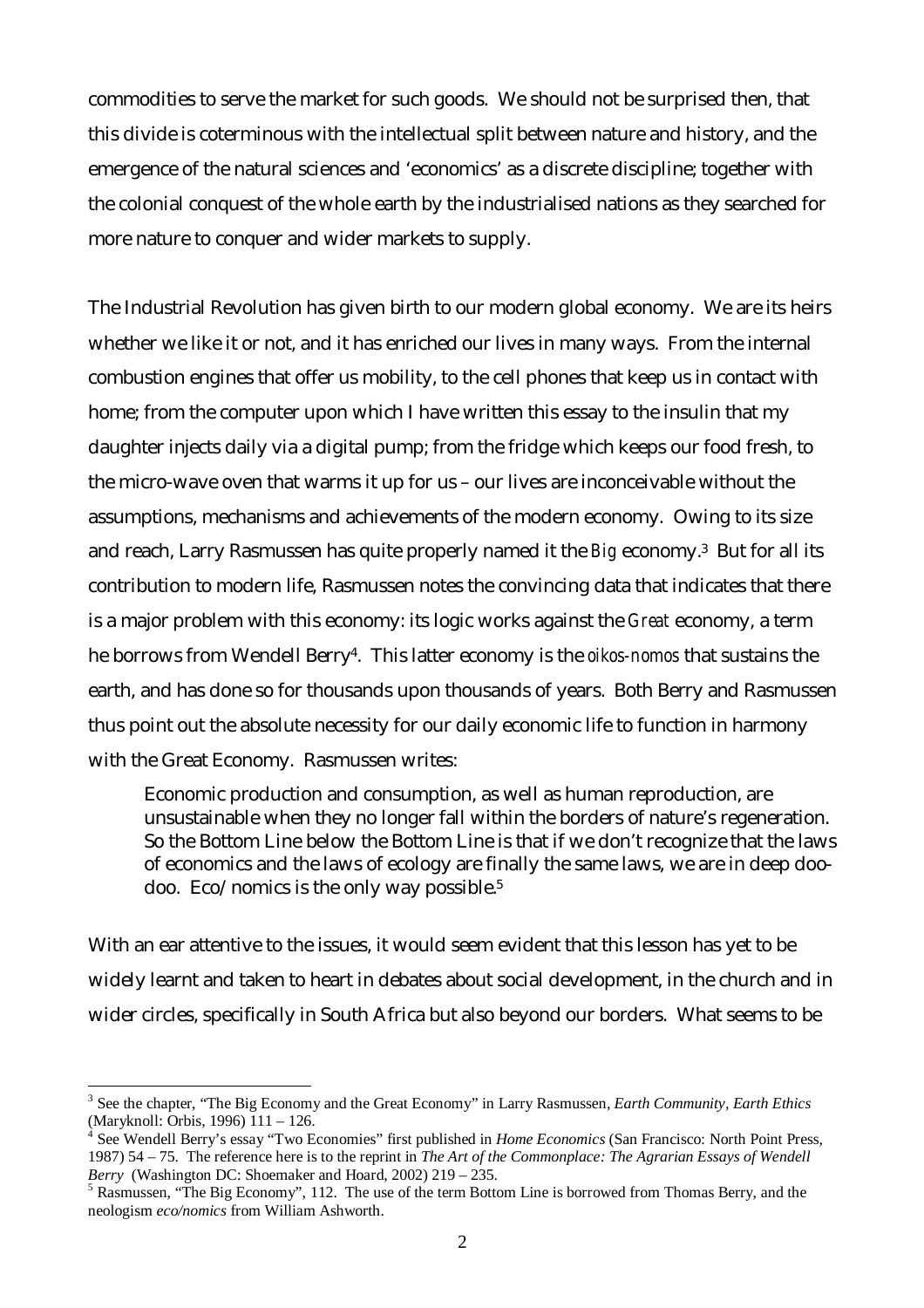happening is a polarising around two autonomous sets of assumptions, goals and politics, which have been labelled the *brown* agenda and the *green* agenda.

### Green agenda/brown agenda

The brown agenda is concerned with poverty. It is the agenda of many, many people in South Africa, and in the global south. It is the public agenda of the government, of business, of civil society, of the churches, and of the vast majority of our citizens, as well as being the agenda of a whole host of global players - from World Vision to the World Bank. Given the absurdly high levels of poverty in this country, and throughout the globe, and given the dehumanisation that poverty entails, the brown agenda needs no further legitimation. Certainly from a Christian perspective we are correct in speaking of God taking sides with the poor and the oppressed in Jesus Christ; and therefore of the moral obligation of Christians to join with others in the quest to overcome poverty. The brown agenda drives us to deal with *economics*, for the solution lies in structuring the economy – globally, nationally and locally – so as to 'make poverty history'.

The green agenda is concerned with the environment. It too is the agenda of many people in South Africa and throughout the world; but it is characteristically the agenda of people who are not poor. Greens are concerned with saving the whale or the rhino, protecting endemic flowers, removing alien species and preventing urbanization. But beyond the fads of suburban elites, we must acknowledge that the mature green agenda focuses on such things as climate change, access to water, reliance on fossil fuels, erosion of top soil, dumping of toxic waste and deforestation. While we may hold that such concerns are born of the privilege that the non-poor have for thinking about things other than poverty, that in itself does not make these concerns any less correct. Any reading of the environmental data will make it unquestionably clear that these are fundamental issues that also strike at the heart of social regeneration, for they are precisely concerned with the sustainability of society into the next generation. And for those who believe that God has created the earth good, and that we human beings hold it in stewardship for the next generations, the green agenda is also of deep significance for Christian believers.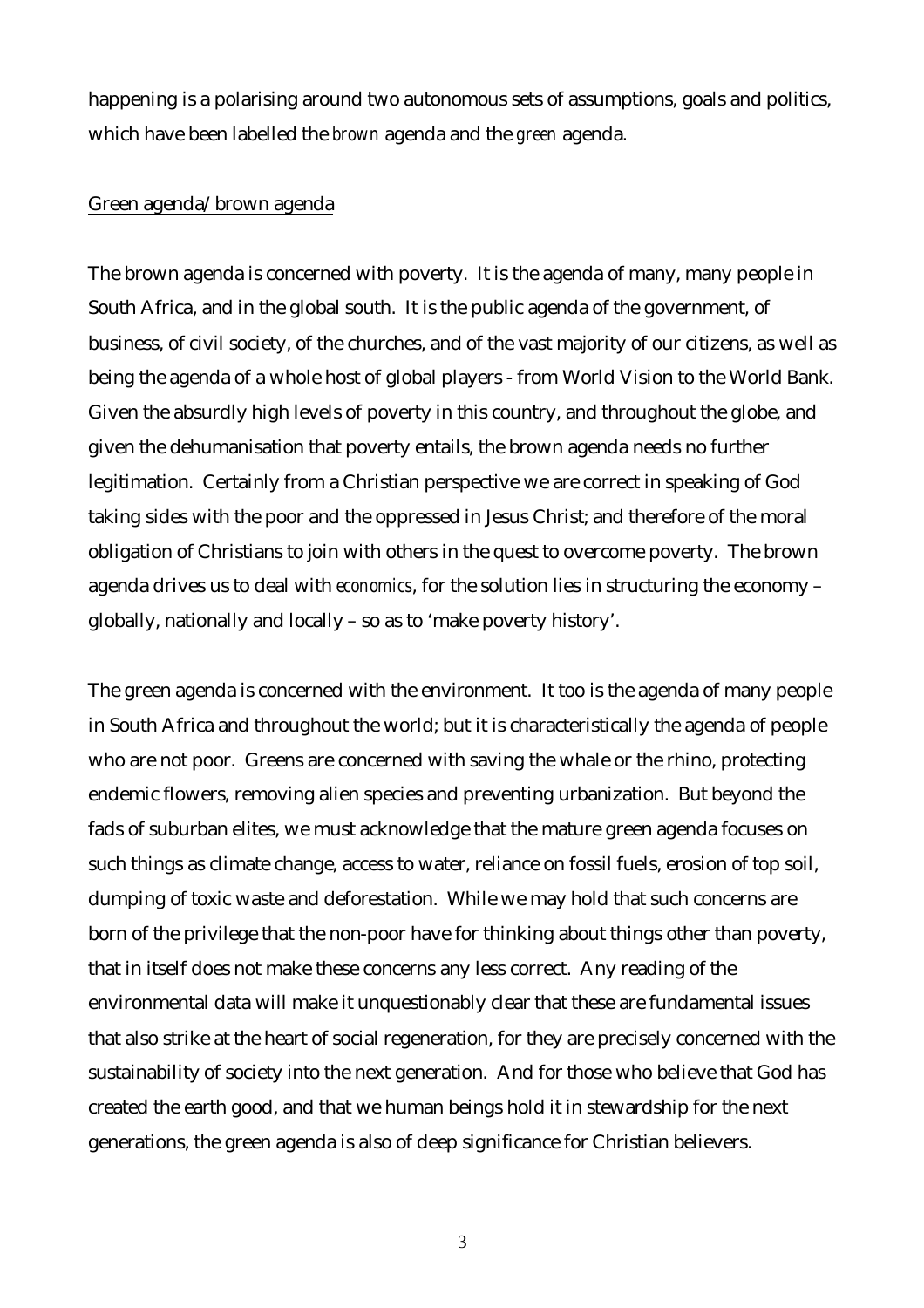In our search for social regeneration, then, Christians and others are confronted with these two agendas – the brown agenda with its focus on poverty, and the green agenda with its focus on the environment. What will be clear upon deeper reflection, however, is that while both are fundamentally right, taken in isolation from the other, each is tragically wrong –and thus we must restate our earlier concern to integrate economy as *oikos-nomos*, and ecology as *oikos-logos* in search of sustainable life on earth, the *oikos* that is our only home. With William Ashworth we must speak of eco/nomics.

In the first instance, then, those who focus on environmental concerns have correctly placed the ecological crisis on the public agenda. They are absolutely right. But any enchantment with the environment to the detriment of people's lives and livelihoods is ethically questionable, and theologically indefensible. A myopic green agenda, in which the needs of vulnerable people are, or are perceived to be, less important than the needs of vulnerable plants or animals in our political and economic climate is likely to provoke an adverse reaction, and probably undermine any good intentions. The contribution of people from the south to the global environmental debate is to provide a wake-up call to those from the rich nations who would further marginalize the livelihoods of the poor for the sake of nature conservation. We have urgently to blend the green agenda with the brown agenda.

Likewise, those who focus on poverty issues have correctly placed the economic crisis on the public agenda. They are absolutely right. But any expectations that the current *Big Economy* will 'make poverty history', while creating a secure future for the earth is both ethically questionable and theologically indefensible. A myopic brown agenda in which economic solutions are proposed without regard to ecological limits, or the carrying capacity of the earth, is simply doomed to failure. For, the dominant assumption that underlies the proposed solution to poverty, namely more and more 'growth', implies the expansion of the fundamentally unsustainable industrial economy. Klaus Nürnberger has pointed this out in his book *Prosperity, Poverty and Pollution* which specifically puts economics and ecology in relationship with one another:

Since the advent of the industrial era this impact has begun to assume frightening proportions. Industrial growth leads to accelerating depletion of non-renewable resources, over-exploitation of renewable resources and pollution of nature in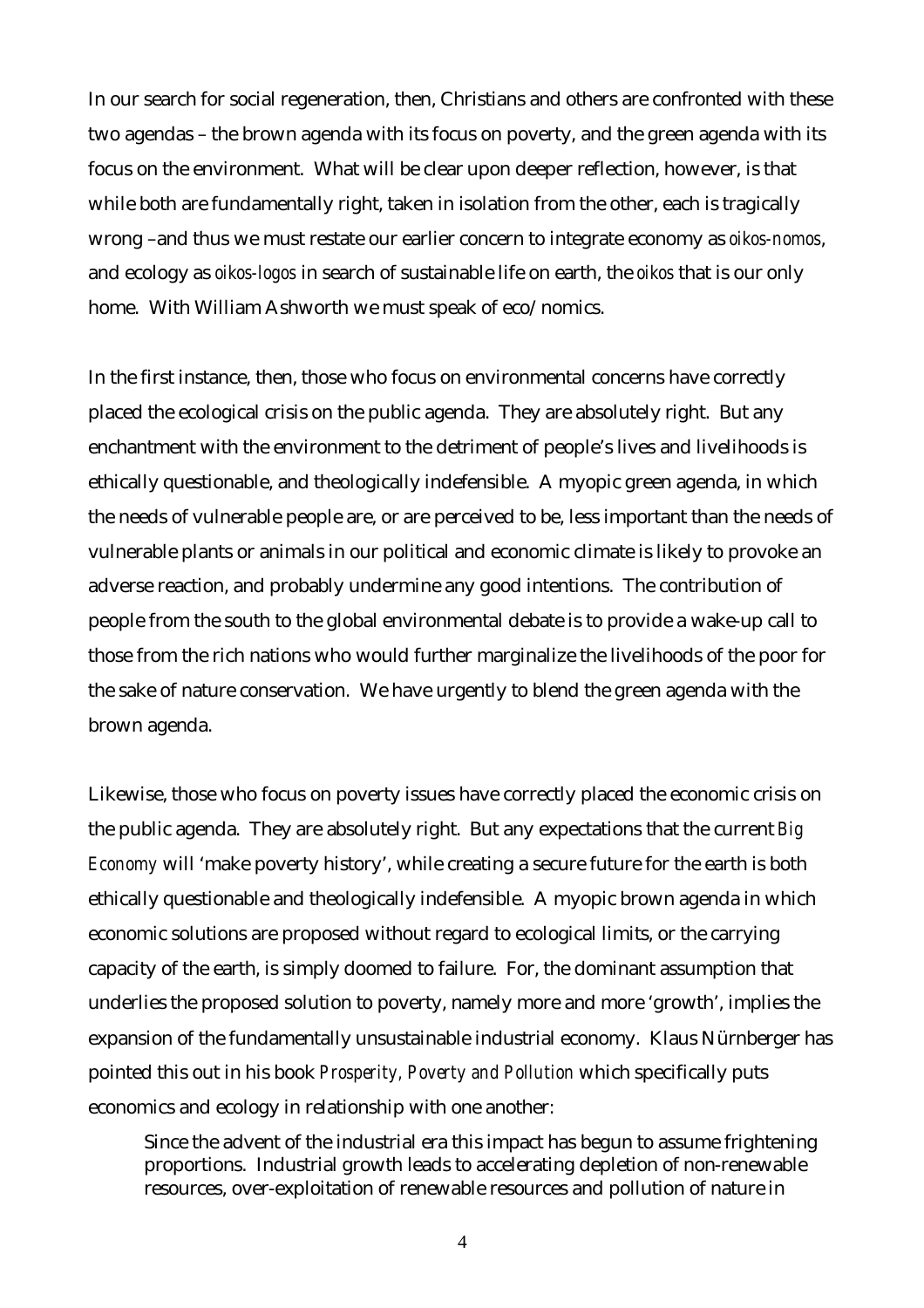general. Population growth increases the pressure on the land, overgrazing, erosion, deforestation, slum settlements, and so on. When the periphery begins to develop in the direction of industrialisation and urbanisation its ecological impact increases. Accelerating growth cannot continue indefinitely in a limited world. Sooner or later a peak must be reached; the only question is how close we are to this peak.<sup>6</sup>

Given that the earth simply cannot cope with the current levels of North Atlantic consumption and waste, it is naïve to imagine that Africa's salvation lies in becoming 'developed' in this way. The Big Economy has to function within the limits of the Great Economy, or as Rasmussen has it, we are in deep "doo-doo".

The choice between the brown and green agendas is thus not an either/or, but very definitely a both/and, and it is this blending of the two that we bring to the foreground when we speak of the need for an *olive* agenda. Yet in blending these colours together we are intentionally doing more than that - we are opening the door for a *metaphorical theology*; and so before we proceed with some of the contours of this olive agenda, we need to pause for a moment and consider what such a theology might mean.

# A metaphorical theology

A metaphorical theology recognises, in the first instance, everything that we have learnt from narrative theology, namely, that our possibilities for love, health and regeneration are rooted in stories, pictures and symbols rather than in analytic categories and abstract thought.<sup>7</sup> It is in narrative that we are connected to ourselves, to other people, and to life in the past, present and future. Narrative transcends the binary opposition between spirit and matter, and it roots us in our present context. Secondly, however, a metaphorical theology – as the name would suggest - raises up one significant event, image or symbol as a defining metaphor around which the stories of life are spun. In this sense, Christian

 $\overline{a}$ <sup>6</sup> Klaus Nürnberger, *Prosperity, Poverty, Pollution: Managing the Approaching Crisis.* (Pietermaritzburg: Cluster, 1999) 72

<sup>7</sup> See for example, Dan P McAdams, *The Stories we live by: Personal myths and the making of the self (*New York: the Guildford Press, 1993); Terrence Tilley. *Story Theology* (Wilmington: Michael Slazier Inc. 1985); Michael Goodman, *Theology and Narrative: A Critical Introduction* (Nashville: Abingdon, 1982); Stanley Hauerwas and L. Gregory Jones (eds), *Why Narrative? Readings in Narrative Theology* (Grand Rapids: Eerdmans, 1989); Anthony Balcomb, "The Power of Narrative: Constituting Reality through Storytelling" in Philippe Denis (ed) *Orality, Memory and the Past.*  (Pietermaritzburg: Cluster, 2000) and Anthony Balcomb, "Narrative: Exploring an alternative way of doing theology in the new South Africa" in *The Journal of Theology for Southern Africa,* 101 (July 1998) 11-21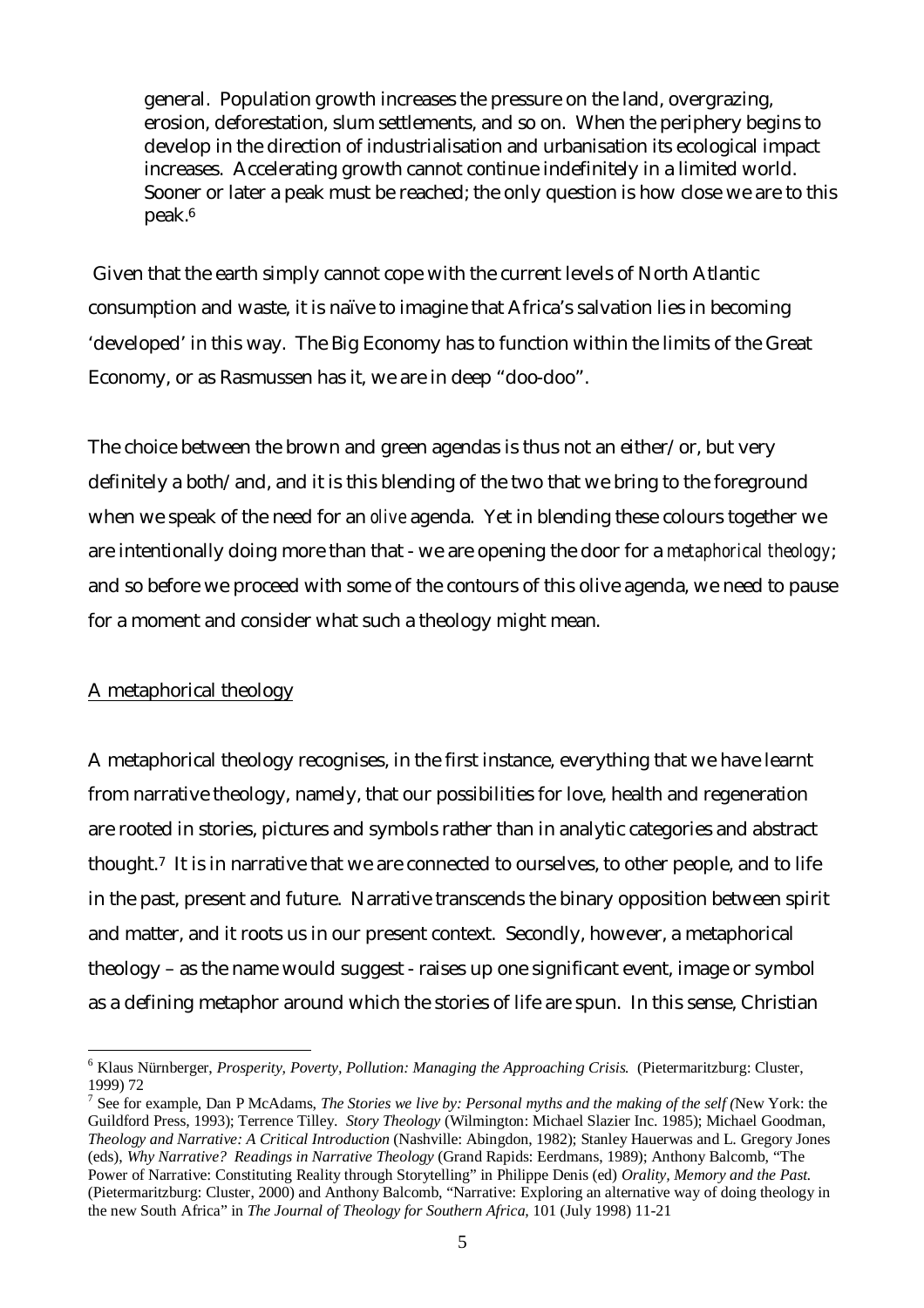theology is almost by definition metaphorical theology, when one considers the way in which the Scriptures resonate with metaphors like exodus, exile, Zion, Cross and Kingdom.

Third, reference to the Biblical text suggests that a metaphorical theology draws upon the allegorical method – that great hermeneutical tradition of the Church Fathers - which saw in the words of the Bible other deeper meanings and connections to broader themes. But metaphor is not allegory in that meaning does not have to be imputed by wise or saintly scholars – rather the metaphor carries with it its meaning in ways that are suggestive for the ordinary reader, or it simply fails to work as a metaphor. Fourth, a metaphorical theology in the sense that is being suggested here, is seeking to speak a language beyond specifically Biblical metaphors. In a world rent by religious and ideological orthodoxies, let alone fundamentalisms, we desperately need metaphors that are common to humanity and that speak to the *oikou-mene,* the whole inhabited earth. As we shall see this does not mean a disavowal of Christian orientation, but is in fact – in obedience to the *missio Dei* an orientation toward the world rather than the church.

This concerns leads to our fifth characteristic, namely, that a metaphorical theology is a post-modern theology. Unlike fundamentalism, it does not seek to critique modernity with the grammar of modernity; but desires rather to work in circles and pictures, suggestive connections, and hesitant leaps of cognitive imagination. It does not want to avoid intelligible and coherent expression, but will irritate those who are looking for legaltechnical rationality, straight lines and clear conclusions. If, as we shall see, much of our eco/nomic problem is rooted in such enlightenment rationality, it seems disingenuous to seek our solution in that quarter. Sixth, a metaphorical theology is a fun theology, because it recognises that if we can't be happy when we do theology, then we have an even more serious credibility problem that we thought! This is a dialogical theology that should happen in earnest discussions in tea rooms; or more possibly as John the Evangelist acknowledged where water is turned into wine (John 2:9), women gather to do their work (4:7), bread is eaten (6:13) and fish is cooked over charcoal fires (21:9). A metaphorical theology should make us want to smile, to laugh, to sing, to write poetry, to dance. It should empower us want to leave the discussion and go and change something not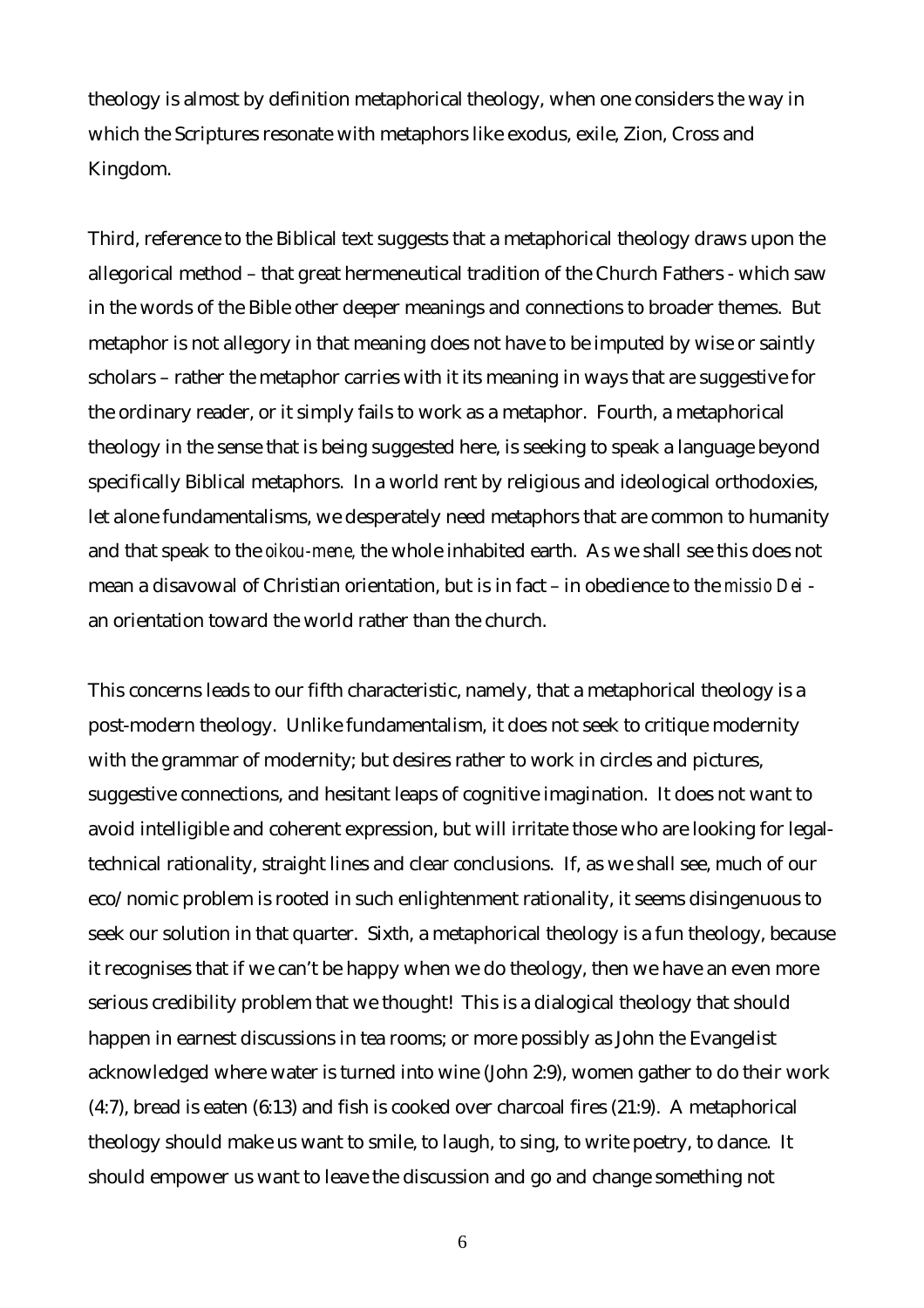because we are forced to, but because we want to: a fun theology is a theology of grace rather than of works. And of course, all of this means that while it will always take the questions of life with utmost seriousness, it will never take itself too seriously.

Finally, and for this reason, a metaphorical theology seeks to engage with poets, artists, musicians and actors in the stuff of life. Such people are comfortable with narrative, symbol and leaps of imagination, and are a potent source of social dynamism that rises in protest against the industrial economy. While they were once nurtured in the bosom of the church, now they are often estranged from our linear rationality. It is a relationship that needs rebuilding, and it is possible that our ability to work with metaphor might aid such a task.

## Olive as metaphor

We have suggested that the colour olive provides us with a blending of the brown and green that characterise the two dominant trends of social regeneration, namely, poverty and environment. Olive then becomes more than a colour, and becomes the defining metaphor of a missiological agenda. Having laid out some of the methodological foundations of this metaphorical theology, let us now weave together the emerging elements of an olive agenda. We propose an initial set of ten ways in which olive can serve as a creative metaphor.

*1. As a colour it helps us integrate the brown and green agendas.* Olive functions first as a colour to blend together the brown poverty agenda and the green environment agenda. It reminds us that both are indispensable, but that neither is sufficient – and that the point is the integration of the two. We need eco/nomics, in which our human economy is rooted in the Great economy. This concern is at the heart of the AGAPE process – Alternative Globalization Addressing Peoples and Earth that will be introduced at the Porto Alegre Assembly of the World Council of Churches: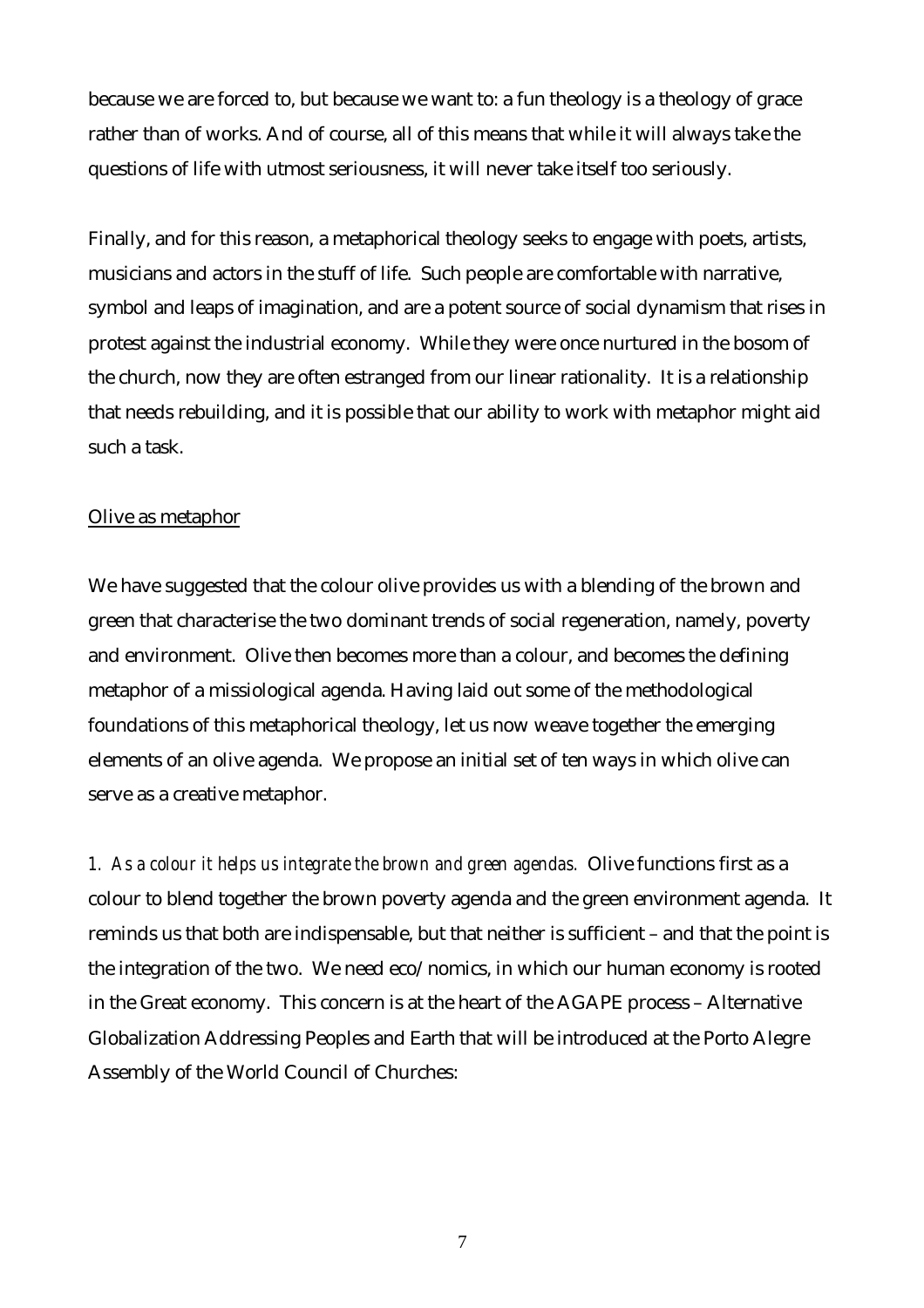Any viable alternative for the future must fulfil the criteria of social and ecological justice, enabling life in dignity in just and sustainable communities for generations to come. <sup>8</sup>

*2. As a texture it draws us to our earthly context.* Olive is a particular Southern African texture. The sub-continent is characterised by both the green of sub-tropical forests and the brown of thornbush plains, but in many ways so much of the colour of the earth here is a shade of olive: khaki is of course our very own South African colour. So there is a contextual element rooted in the metaphor one that draws us to our earth, our land, our country. Such a metaphorical theology is not an escapist theology.

*3. The olive points us to issues of food sovereignty.* With this etymological link, the metaphor makes one of its cognitive leaps and jumps from a texture to a fruit – the olive – and this enables us to speak about food security and food sovereignty. Confirming this jump is the recognition that issues of food sovereignty are, like the colour olive, integrative of poverty and the environment.<sup>9</sup> The deepest crisis of poverty is not a lack of money, but hunger caused by a lack of control of food; and likewise the deepest crisis of the environment is the loss of the earth's fertility to produce food. The olive as a natural food, grown in diverse cultures holds this element before us.

*4. The olive branch is a symbol of peace*. This is such a fundamental aspect of an olive agenda that we need not dwell too long on it, save to articulate two further ways in which the integrative power of the metaphor has disclosive power. In the first instance, the biblical reference to the dove returning to Noah with the olive branch (Gen 8:11) points us to the way in which human evil and injustice (Gen 6:5,12,13) are held together with the ecological crisis of the flood (Gen 6:17); and of course it is the Noahic covenant that is so explicitly an ecological covenant – one that is not just with humans, but with all living things (9:10,12,15). That the olive branch is interpreted to symbolise *peace*, is a reminder secondly that peace – *shalom* in the Hebrew tradition - is deeply woven into the eco/nomic

 8 Justice, Peace and Creation Team, *Alternative Globalization Addressing Peoples and Earth (AGAPE) A Background*  Document. (Geneva: World Council of Churches, 2005), 42.<br><sup>9</sup> See the numerous essays in Andrew Kimbrell (ed) the *Fatal Harvest Reader: The Tragedy of Industrial Agriculture.* 

<sup>(</sup>Washington: Island Press, 2002)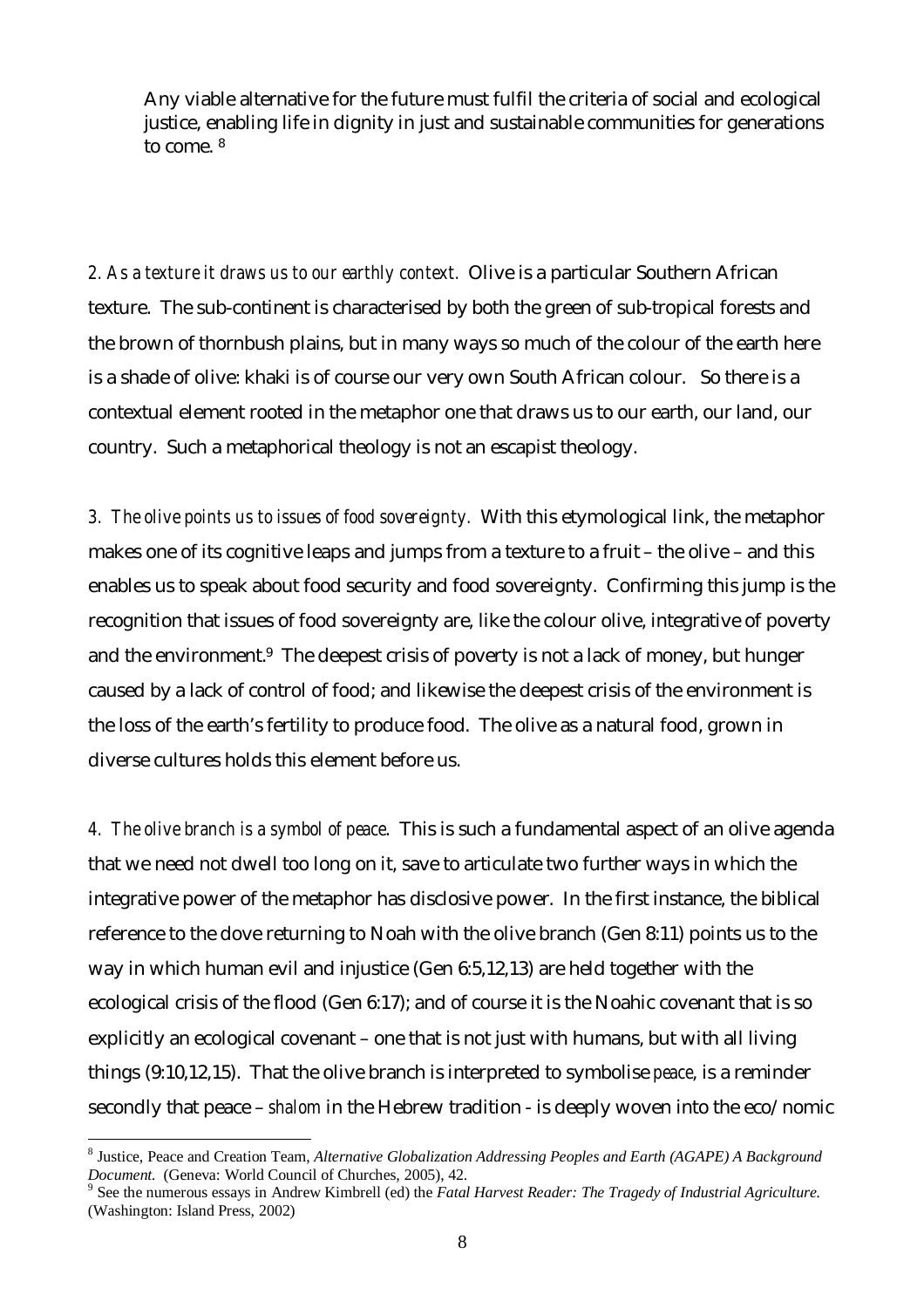fabric. Not for nothing did the World Council of Churches speak of the three-fold concern, 'Justice, Peace and the Integrity of Creation' (Vancouver, 1984), and these three themes constitute the three main chapters of the Millennium Report of the United Nations sixteen years later. The Big economy is rooted in violence, to the earth and to other people. The Great economy is intrinsically an economy of shalom.

*5. The olive draws us into a plurality of cultures and religions*. As the olive branch symbolises peace, so the olive itself transcends the divides of the Mediterranean cultures and religions. The olive is native to Asia Minor, and then about 6,000 years ago it spread from Iran, Syria and Palestine throughout the Mediterranean via Egyptian, Grecian and Roman civilisations and trade routes. It is revered in cultures that are Jewish, Christian and Muslim, but it also unites the wisdom of Antiquity. Some Jewish traditions suggest that the Tree of Life in the garden of Eden was the olive, and certainly the Romans held it to be 'the first of all trees'. Athens is so named because Athena gave the Greeks an olive tree, the offspring of which is said to still be growing in the Acropolis.

*6. As a tree, the olive is pointer to life itself.* We have spoken of the Tree of Life, but actually trees not only represent life, they are life itself – which is why they appear as a supreme religious symbol in almost all cultures.<sup>10</sup> That symbolism is rooted in deep material reality: trees mean food, shelter, tools, furniture, boats, paper, fuel, medicines, biodiversity, and water. As has been suggested, civilisation "begins with the felling of the first tree and ends with the felling of the last".<sup>11</sup> "Life cannot live without trees" (Rasmussen) which is why they appear at the end of time in John the Divine's vision of the New Jerusalem (Rev 22:2). Thus, like food sovereignty, deforestation is a cross-over theme between poverty and the environment, and a vital part of the olive agenda.

*7. The olive tree holds before us inter-generational sustainability.* We have already noted the antiquity of the olive, and by implication its longevity. The trees on the Mount of Olives in Jerusalem are around 2000 years old, and even they are not the oldest specimens! Furthermore, it is not unusual to find olive trees over a thousand years old in the

 $\overline{a}$ 

 $10$  For the reflection on trees in this section I am indebted to Larry Rasmussen's wonderful metaphorical theology in the chapters "Trees of Life" and "Or Bare Ruined Choirs" in *Earth Community, Earth Ethics* 195 – 207, 208 – 219.

<sup>11</sup> Rasmussen, *Earth Community*, 212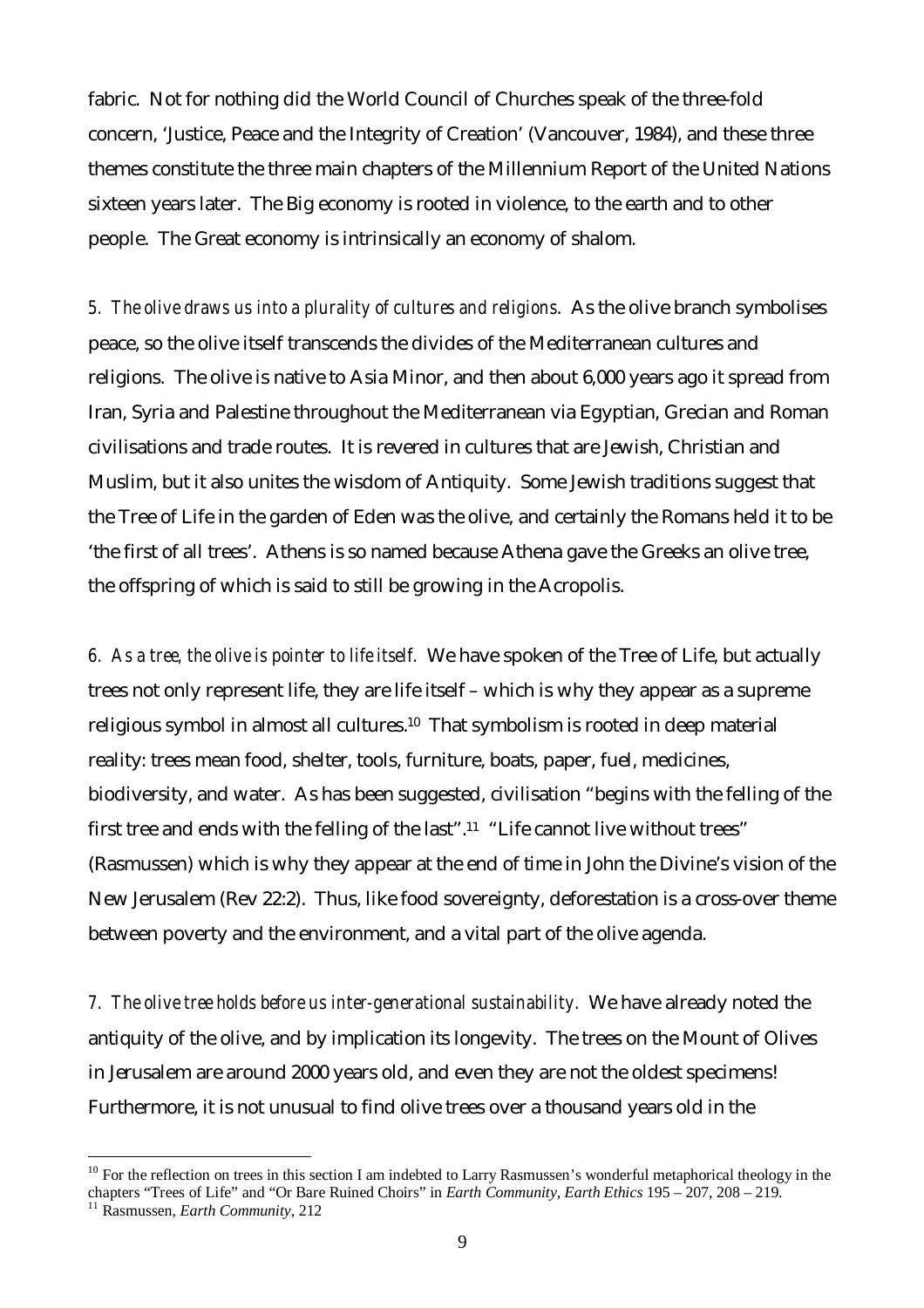Mediterranean region, and while they are relative newcomers to other parts of the globe, even here they have a reputation for survival. Olive trees outlive us, our buildings, our economies, our empires, and our civilisations. They should keep us humble, and remind us that while the Big economy is driven by the desire to tame life for short-term gain, the Great economy works by sustaining life through the generations.

*8. The olive is rooted in popular struggles*. Given the significance of the olive tree and fruit, it should not surprise us that there are people whose livelihoods are rooted in the tending and harvesting of olives, and such is the case of the Palestinians of the occupied territories as this report captures:

In spite of all these difficulties, many of these people are implacable determined to remain on their land, due to the deep spiritual ties that they have to it. A symbol of this is the Tree of the Bedawi, the oldest olive tree in the area. Ancient, gnarled and massive, it has stood close to the natural mineral spring at Al Walaja for over 5,000 years. It is said to have been planted by a prophet, and legend surrounds its existence. Every year two thirds of its bumper crop are distributed to the poor, as an expression of community solidarity and goodwill, and to ensure a good harvest the following year. It stands as a symbol of hope and strength to the people of the area, its huge age signifying their long standing connection to this land, and its hardy persistence their absolute determination to remain.<sup>12</sup>

One of the key aspects of the Jewish occupation of Palestine is to destroy olive groves that are thousands of years old, and thus to break both the spirit and the economic livelihood of the Palestinian farmers. As part of the popular struggle of resistance the East Jerusalem YMCA and YWCA of Palestine have embarked on the Good Earth Campaign, or *Al Ard Al-Taybeh*, the symbol of which is an olive branch. The Campaign plans to plant 50,000 olive trees and also to salvage trees that have been uprooted. Such popular struggles of resistance, struggles for life and livelihoods is integral to the olive agenda.

*9. Olive oil contributes to health.* The Great economy is a healthy economy, for all living things. The olive has been part of health and cleanliness for millennia, with olive oil contributing to the beneficial diet of the cultures of Asia Minor and the southern Mediterranean. We must also remember that for centuries olive oil served as a cleansing and cosmetic agent, and still today soap is made from the oil.

 $\overline{a}$ 

<sup>&</sup>lt;sup>12</sup> Alice Grey, "Injustice and Deceit in the Ahmad Valley" in *The East Jerusalem YMCA*, Vol 3, No 8, Summer 2004, 21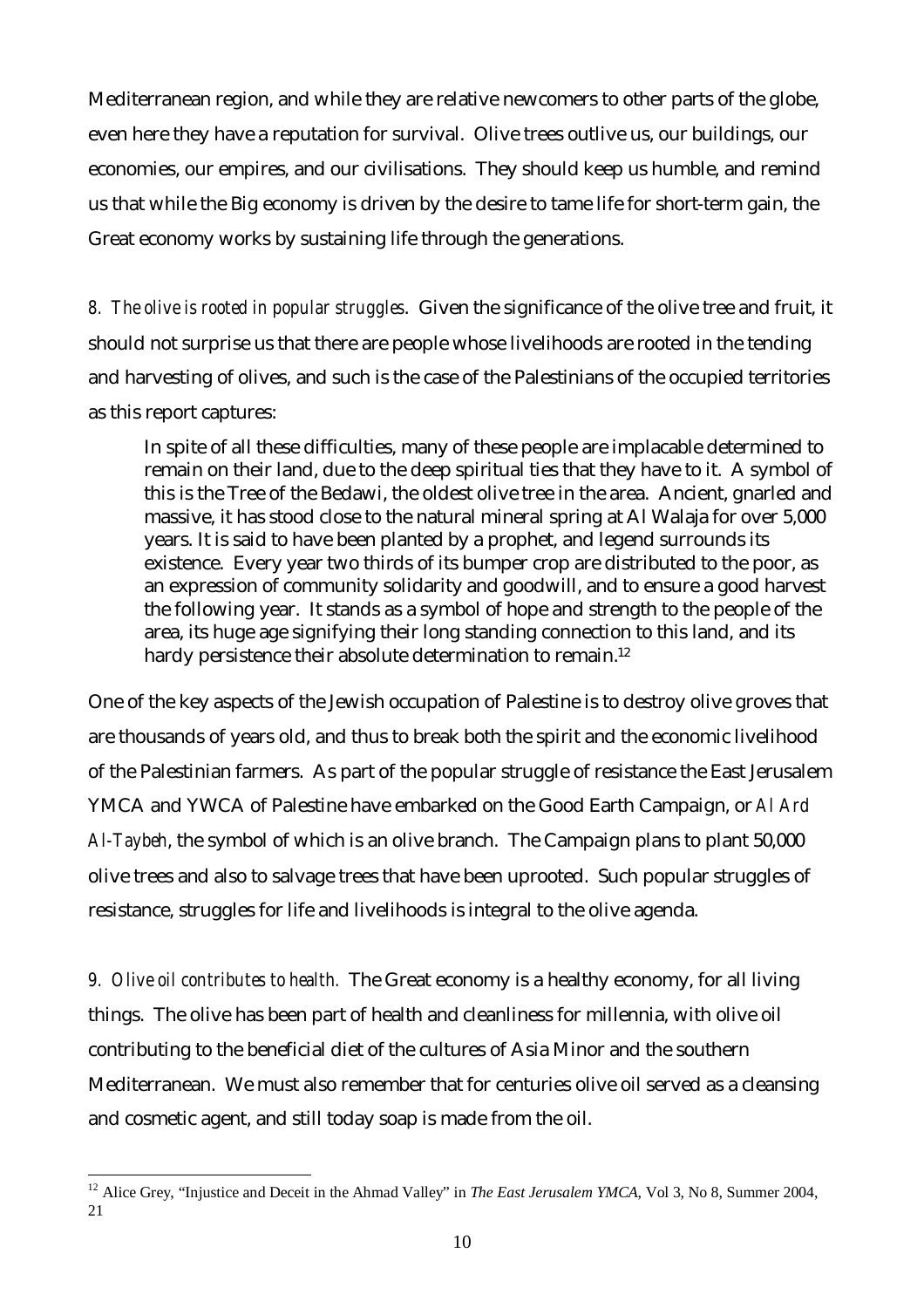*10. The olive as a Biblical symbol.* The spirituality that surrounds the olive tree and its fruit has been hinted at throughout this paper, so here we need to simply remind us of the connections to the Biblical story. Descriptions of the Promised Land include references to a land of olive trees and honey (Deut 8:8), and they figure in Nehemiah's efforts at reconstruction (8:15); the olive tree symbolises life and new life (Ps 128:3, Jer 11:16, Zech 4:11), and is used by Paul to explain the relationship of the Gentiles to the chosen People of God in Romans 11; They appear dramatically with the Lord at the end of time (Rev 11:4), and of course the Mount of Olives figures powerfully in Jesus' life. Seen in a metaphorical way, there is rich biblical connection to the olive agenda.

# On the olive agenda

Following the first presentation of this paper, I was pointed to Thomas Friedman's bestseller about globalization, *The Lexus and the Olive Tree*, which I had not been aware of. I was fascinated to find someone else make use of the olive tree as a defining metaphor for the struggles thrown up by the modern economy. However, it should be clear that Friedman's use of the metaphor and mine diverge on a crucial issue, and this divergence helps to clarify what is meant by the olive agenda. Friedman places the olive tree as the symbol of tradition, family and nation over against the Lexus, (the luxury car made by Toyota) as the symbol of modernization, globalization and trade liberalization. What he calls the 'drama of the Lexus and the olive tree"<sup>13</sup> is for him the never-ending tension between material betterment and individual and community identity; and he is of the opinion that a stubborn clinging to the olive tree against the benefits of the Lexus, will negate what he sees as the unquestionable benefits of globalization:

Any society that wants to thrive economically today must constantly be trying to build a better Lexus and driving it out into the world. But no one should have any illusions that merely participating in the global economy will make a society healthy. If that participation comes at the price of a country's identity, if individuals feel their olive tree roots crushed, or washed out, by this global system, those olive tree roots will rebel. They will rise up and strangle the process. Therefore the survival of globalization as a system will depend, in part, on how well all of us strike this balance. A country without healthy olive trees will never feel rooted or secure enough to open up fully to the world and reach out into it. But a country

 $\overline{a}$ <sup>13</sup> Thomas Friedman, *The Lexus and the Olive Tree* (London: HarperCollins, 2000), 34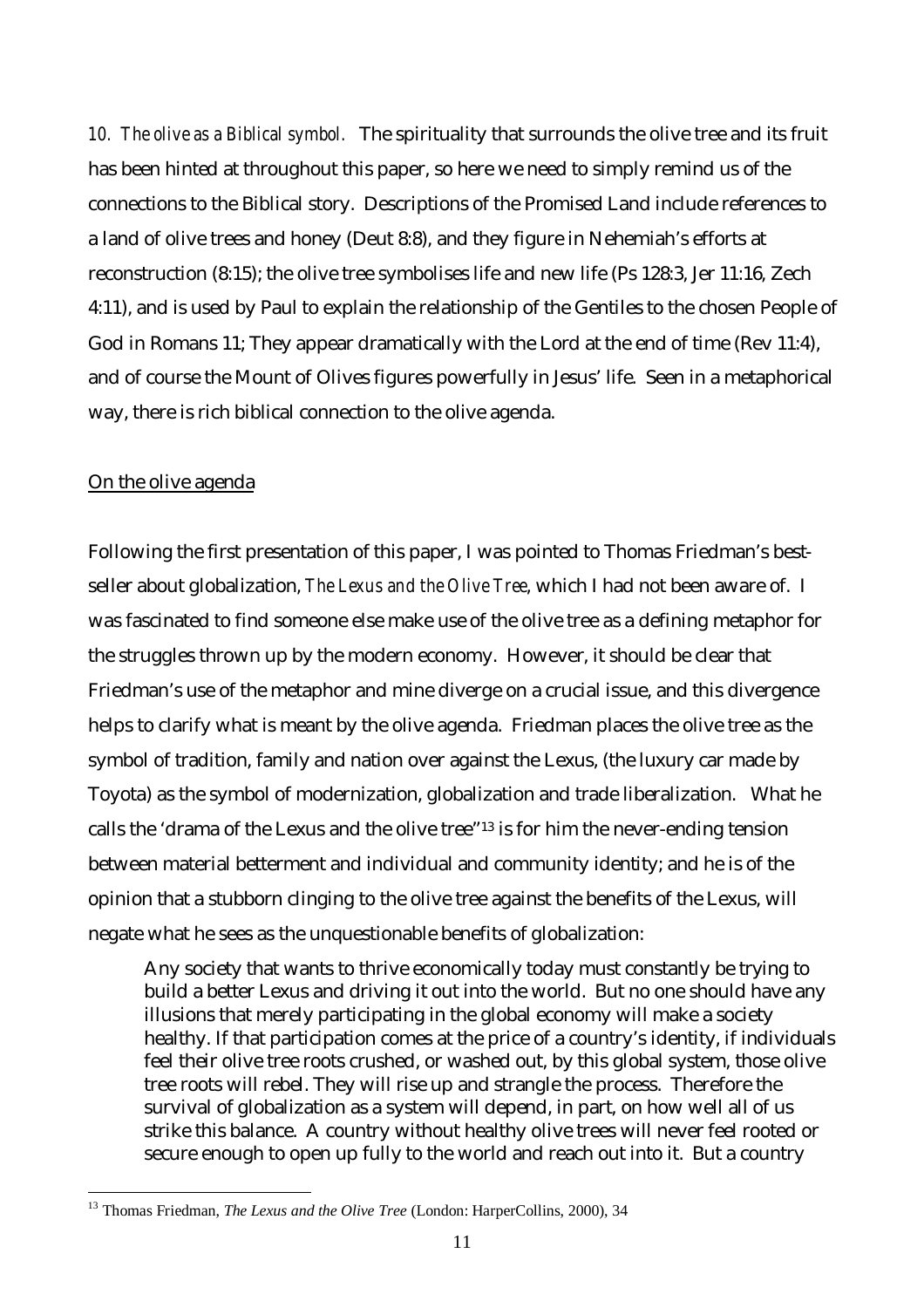that is only olive trees, that is only roots, and has no Lexus, will never go, or grow, very far. Keeping the two in balance is a constant struggle.<sup>14</sup>

Friedman's book is an unapologetic promotion of globalization, and his symbol of the olive tree functions not as a fundamental critique of the industrial and global economic system, but as sideways glance at issues of communal and national identity, which opens the door for a jingoistic defence of US nationalism. Thus it feels that just five years after it was published the book seems hopelessly outdated due to the events of 9/11.

However, even more significantly in terms of the olive agenda, Friedman completely misses the fact that the olive tree *is a tree*, and thus does not primarily symbolise human identity, but the *earth* and all living, growing, fruitful things. His entire analysis of globalization misses complete the question that we have been grappling with in this paper, namely eco/nomics, or the relationship between *oikos-nomos* and *oikos-logos*. The symbol of the Lexus, as a motor vehicle that burns fossil-fuel and contributes to climate change, serves the dominant industrial economy very well. Yet, the thrust of the olive agenda is not to balance the Lexus and the Olive Tree; it is to point out that more and more motor vehicles will in all likelihood mean less and less olive trees, and that promoting the Big economy against the Great economy will not make life better for humanity.

The olive agenda is thus a way of struggling theologically with this tension and to conclude this first exploration, I want to briefly suggest a few contemporary struggles in social development that need to be on the olive agenda, and so to provide something of a feel for what it might mean for us. In the language of this essay, these go beyond Friedman's balancing act and point to the complex relationship of poverty with the environment, of eco/nomics and of the need to shape our human economy in harmony with the Great economy.

*Charcoal burning* is a key form of fuel for millions of poor people, and provides the means to a steady income for many; yet it is a prime contributor to deforestation.

*The patenting of life forms*, such as is promoted by the purveyors of Genetically Modified Organisms, pits the Big economy against the Great economy, threatening the food sovereignty of many people in the pursuit of greater profits.

 $\overline{a}$ <sup>14</sup> Friedman, The Lexus, 42